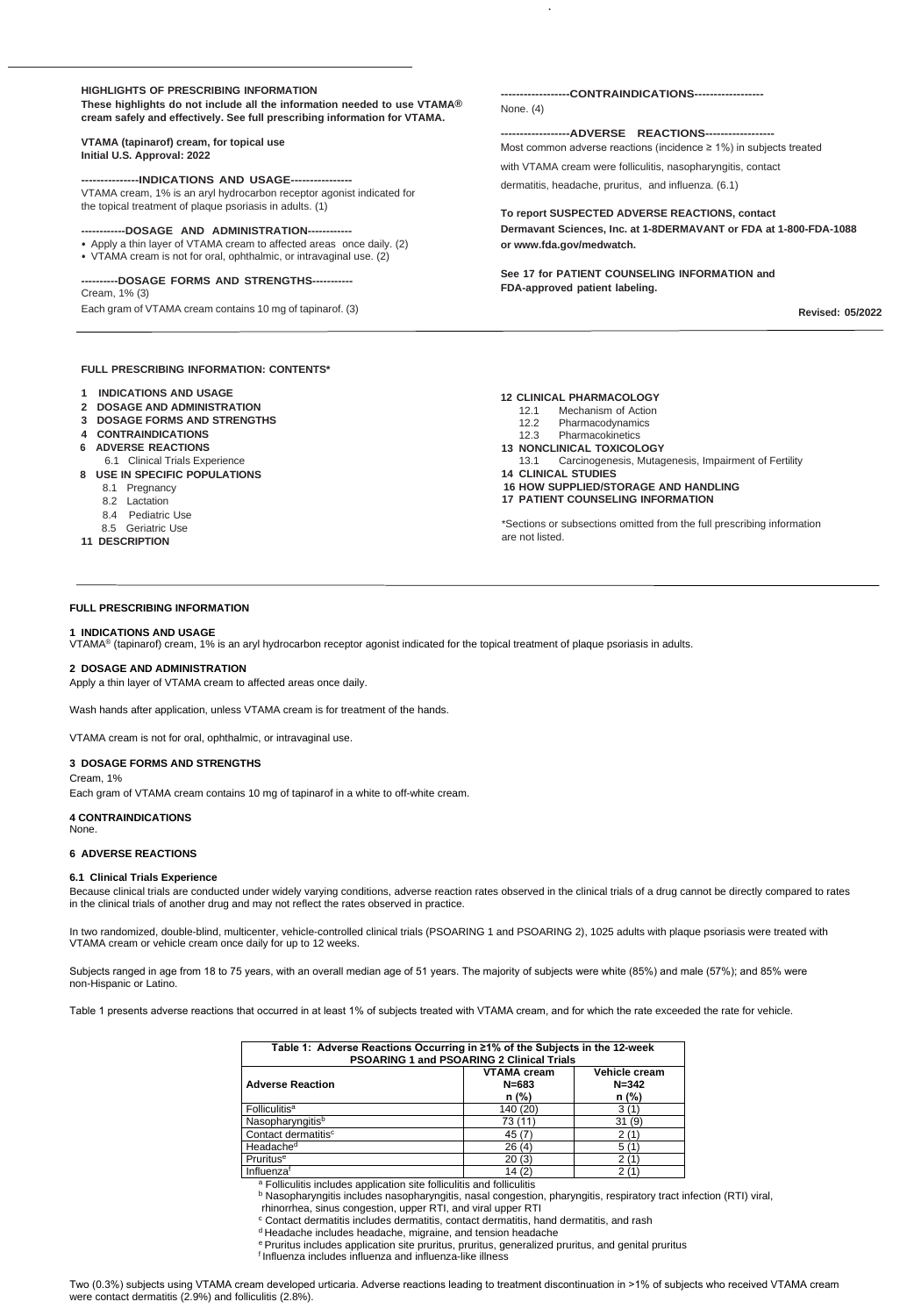In an open label safety trial (PSOARING 3), 763 subjects were treated for up to an additional 40 weeks after completing PSOARING 1 or PSOARING 2. In addition to the adverse reactions reported in the 12-week PSOARING 1 and PSOARING 2 clinical trials, the following adverse reactions were reported: urticaria (1.0%) and drug eruption (0.7%).

# **8.1 Pregnancy**

## **8 USE IN SPECIFIC POPULATIONS**

## Risk Summary

The available data on VTAMA cream use in pregnant women are insufficient to evaluate for a drug-associated risk of major birth defects, miscarriage, or other adverse maternal or fetal outcomes. In animal reproduction studies, subcutaneous administration of tapinarof to pregnant rats and rabbits during the period of organogenesis resulted in no significant adverse effects at doses 268 and 16 times, respectively, the maximum recommended human dose (MRHD) (*see Data*).

The estimated background risk of major birth defects and miscarriage for the indicated population is unknown. All pregnancies have a background risk of major birth defects, loss, and other adverse outcomes. In the U.S. general population, the estimated background risk of major birth defects and miscarriage in clinically recognized pregnancies is 2-4% and 15-20%, respectively.

### **Data**

### *Animal Data*

In an embryofetal development study in rats, tapinarof was administered by subcutaneous injection to pregnant animals at doses of 1.2, 6.9 and 34 mg/kg/day during the period of organogenesis. Tapinarof was not associated with embryofetal lethality or fetal malformations. Tapinarof increased the incidence of skeletal variations (incomplete ossification of nasal bones) at the dose of 34 mg/kg/day (268 times the MRHD based on AUC comparisons).

No data are available regarding the presence of tapinarof in human milk or the effects of tapinarof on the breastfed infant, or on milk production. Tapinarof was detected in rat offspring following subcutaneous administration to pregnant female rats which suggests that tapinarof was transferred into the milk of lactating rats *(see Data)*. When a drug is present in animal milk, it is likely that the drug will be present in human milk. The developmental and health benefits of breastfeeding should be considered along with the mother's clinical need for VTAMA cream and any potential adverse effects on the breastfed infant from VTAMA cream or from the underlying maternal condition.

### **Data**

In an embryofetal development study in rabbits, tapinarof was administered by subcutaneous injection to pregnant animals twice daily at doses of 0.3, 1, and 3 mg/kg/day during the period of organogenesis. Maternal toxicity as evidenced by decreased maternal body weight gain and associated increased post-implantation loss (embryolethality) was observed at 3 mg/kg/day. In addition, fetal skeletal variations were observed at 3 mg/kg/day. Tapinarof was not associated with embryofetal lethality or fetal malformations at doses up to 1 mg/kg/day (16 times the MRHD based on AUC comparison) or fetal malformations at doses up to 3 mg/kg/day (30 times the MRHD based on AUC comparison).

In a second embryofetal development study in rabbits, tapinarof was administered by continuous subcutaneous infusion to pregnant animals at doses of 1, 2 and 3 mg/kg/day during the period of organogenesis. Tapinarof was not associated with embryofetal lethality or fetal malformations at doses up to 3 mg/kg/day (20 times the MRHD based on AUC comparison).

In a prenatal and postnatal development study, tapinarof was administered by subcutaneous injection to pregnant rats at doses of 1, 6 and 30 mg/kg/day beginning on gestation day 6 through lactation day 20. Maternal toxicity associated with decreases in body weight gain and food consumption was noted at 30 mg/kg/day (268 times the MRHD based on AUC comparisons). Tapinarof decreased fetal survival and viability that resulted in reduced litter sizes and decreased fetal weights at doses greater than or equal to 6 mg/kg/day (45 times the MRHD based on AUC comparisons). No tapinarof-related effects on fetal survival and viability were noted at a dose of 1 mg/kg/day (6 times the MRHD based on AUC comparisons). No tapinarof-related effects on postnatal development, neurobehavioral or reproductive performance of offspring were noted at doses up to 30 mg/kg/day (268 times the MRHD based on AUC comparison).

## **8.2 Lactation**

### Risk Summary

In a prenatal and postnatal development study, tapinarof was administered by subcutaneous injection to pregnant rats at doses of 1, 6, and 30 mg/kg/day from gestation day 6 through lactation day 20. Tapinarof was quantifiable in offspring plasma samples on postnatal day 10 at doses of 6 and 30 mg/kg/day, suggesting that tapinarof is present in animal milk.

### **8.4 Pediatric Use**

Safety and efficacy of VTAMA cream have not been established in pediatric subjects with psoriasis under 18 years of age.

### *Juvenile Animal Toxicity Data*

In a juvenile animal toxicity study, tapinarof was administered by subcutaneous injection to juvenile rats at doses of 1, 10 and 20 mg/kg/day from postnatal day (PND) 7 to 21 and at doses of 1.5, 15, and 30 mg/kg/day from PND 22 to 77. The dose escalation conducted at PND 22 was implemented to maintain consistent systemic exposure across the duration of the dosing period. Renal pelvic dilatation was observed at doses greater than or equal to 15 mg/kg/day (165 times the MRHD based on AUC

comparisons). No adverse effects in juvenile animals were noted at 1.5 mg/kg/day (11 times the MRHD based on AUC comparisons).

## **8.5 Geriatric Use**

Of the 683 subjects exposed to VTAMA cream in the PSOARING 1 or PSOARING 2 clinical trials, 99 (14.5%) were 65 years of age and older, including 8 (1.2%) subjects who were 75 years of age and older. No overall differences in efficacy, safety, or tolerability were observed between elderly subjects and younger adult subjects in clinical trials.

## **11 DESCRIPTION**

VTAMA (tapinarof) cream contains tapinarof as the active ingredient. Tapinarof is an aryl hydrocarbon receptor agonist.

Tapinarof is a white to pale brown powder. Chemically, tapinarof is 3, 5-dihydroxy-4-isopropyl-*trans*-stilbene, also known as (E)-2-isopropyl-5-styrylbenzene-1,3-diol, with the empirical formula C17H18O2, a molecular weight of 254.32, and the following structural formula.



Each gram of VTAMA cream for topical use contains 10 mg of tapinarof in a white to off-white cream. VTAMA cream also contains the following inactive ingredients: benzoic acid, butylated hydroxytoluene, citric acid monohydrate, diethylene glycol monoethyl ether, edetate disodium, emulsifying wax, medium-chain triglycerides, polyoxyl 2 stearyl ether, polyoxyl 20 stearyl ether, polysorbate 80, propylene glycol, purified water, and sodium citrate dihydrate.

## **12 CLINICAL PHARMACOLOGY**

## **12.1 Mechanism of Action**

Tapinarof is an aryl hydrocarbon receptor (AhR) agonist. The specific mechanisms by which VTAMA cream exerts its therapeutic action in psoriasis patients are unknown.

## **12.2 Pharmacodynamics**

Pharmacodynamics of VTAMA cream are unknown.

## *Cardiac Electrophysiology*

At the approved recommended dosage, VTAMA does not prolong the QTc interval to any clinically relevant extent.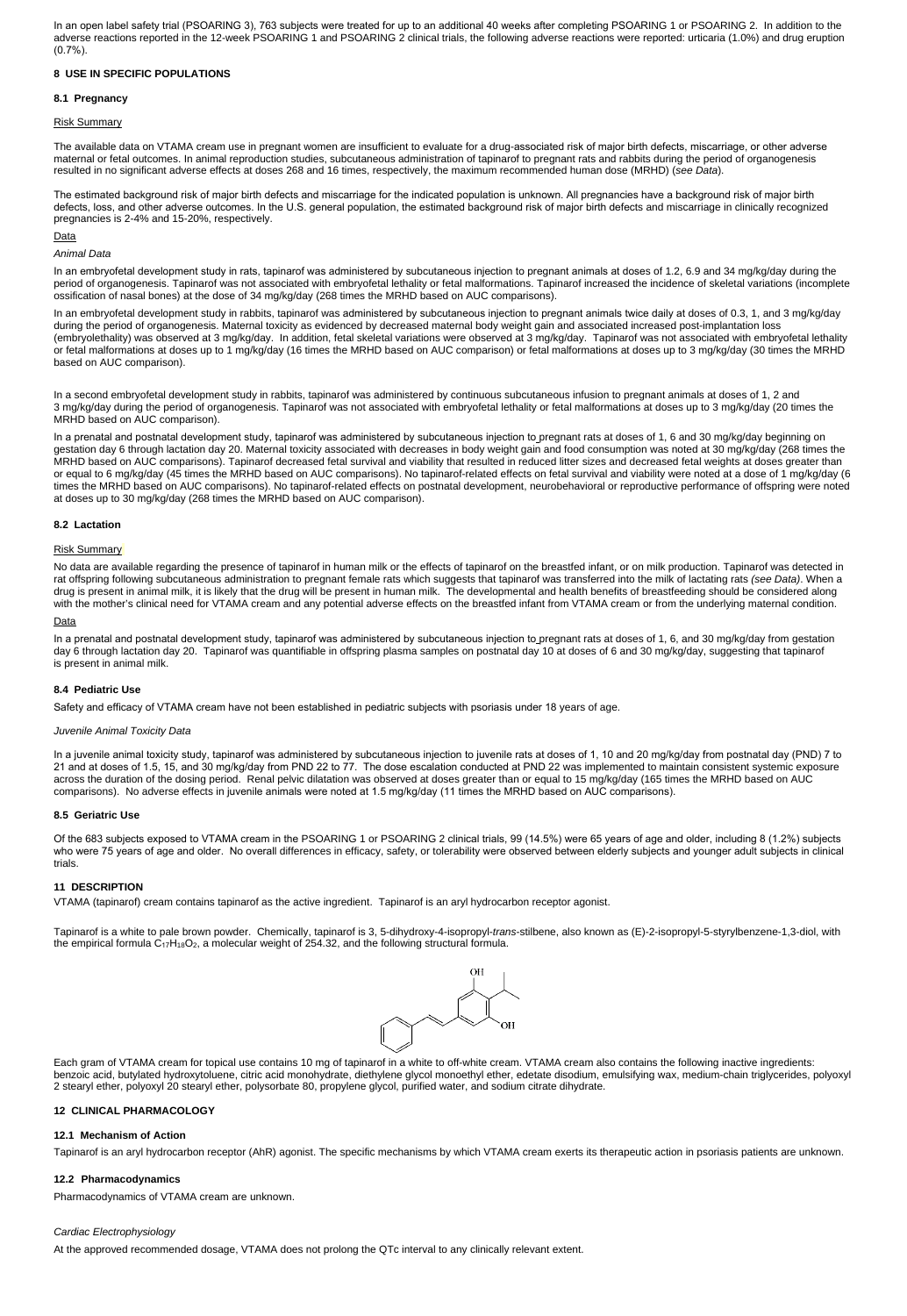## **12.3 Pharmacokinetics**

#### Absorption

respectively, following a mean daily dose of 5.23 g applied to a mean body surface area involvement of 27.2% (range 21 to 46%) in 21 subjects with moderate to severe No accumulation was observed with repeat topical application. Plasma concentration of tapinarof was below the quantifiable limits (BQL) of the assay (lower limit of quantification was 50 pg/mL) in 68% of the pharmacokinetic samples. On Day 1, mean  $\pm$  SD values of C<sub>max</sub> and AUC<sub>0-last</sub> were 0.90  $\pm$  1.4 ng/mL and 4.1  $\pm$  6.3 ng.h/mL, plaque psoriasis. On Day 29, the mean  $\pm$  SD C<sub>max</sub> and AUC<sub>0-last</sub> were  $0.12 \pm 0.15$  ng/mL and  $0.61 \pm 0.65$  ng.h/mL, respectively.

### **Distribution**

Human plasma protein binding of tapinarof is approximately 99% *in vitro*.

## **Elimination**

*Metabolism*

Tapinarof is metabolized in the liver by multiple pathways including oxidation, glucuronidation, and sulfation *in vitro.*

### Drug Interaction Studies

*In Vitro Studies*

*Cytochrome P450 (CYP) Enzymes:* Tapinarof is not an inhibitor of CYP2B6, CYP2C8, CYP2C9, CYP2C19, CRP2D6 or CYP3A4/5. Tapinarof is not an inducer of CYP1A2, CYP2B6 or CYP3A4.

*Transporter Systems:* Tapinarof is not an inhibitor of BCRP, MATE1, MATE-2K, OAT1, OAT3, OATP1B1, OATP1B3, OCT1, OCT2, or P-gp. Tapinarof is not a substrate for BCRP, OATP1B1, OATP1B3, or P-gp.

### **13 NONCLINICAL TOXICOLOGY**

### **13.1 Carcinogenesis, Mutagenesis, Impairment of Fertility**

Baseline disease severity was graded using the 5-point Physician's Global Assessment (PGA). The majority of subjects had "Moderate" disease (82%), while 10% had "Mild" disease, and 8% had "Severe" disease at baseline. The extent of disease involvement assessed by mean body surface area (BSA), excluding the scalp, palms, and soles, was 8% (range 3 to 20%). Subjects ranged in age from 18 to 75 years, with a median age of 51 years. Overall, 57% of the subjects were male and 85% were White.

Long-term carcinogenicity studies were conducted in mice (daily topical administration at doses of 0.5, 1.5 and 3% tapinarof cream) and in rats (subcutaneous administration at doses of 0.1, 0.3, and 1 mg/kg/day tapinarof). No drug-related neoplasms were noted in mice after 98 (females) to 102 (males) weeks of daily topical administration at doses up to 3% tapinarof cream (44 times the MRHD based on AUC comparisons). No drug-related neoplasms were noted in female rats after 83 weeks of daily subcutaneous administration at doses up to 1 mg/kg/day tapinarof (9 times the MRHD based on AUC comparisons).

Tapinarof revealed no evidence of mutagenicity or clastogenicity in an Ames assay, an in vitro mammalian chromosomal aberration assay, an in vitro mouse lymphoma assay and two in vivo micronucleus assays in mice and rats.

Tapinarof did not impair female fertility at subcutaneous doses up to 30 mg/kg/day (268 times the MRHD based on AUC comparisons).

## **14 CLINICAL STUDIES**

Two multicenter, randomized, double-blind, vehicle-controlled trials were conducted to evaluate the safety and efficacy of VTAMA cream for the treatment of adults with plaque psoriasis (PSOARING 1 [NCT03956355] and PSOARING 2 [NCT03983980]). These trials were conducted in a total of 1025 subjects randomized 2:1 to VTAMA cream or vehicle cream applied once daily for 12 weeks to any lesion regardless of anatomic location.

The primary efficacy endpoint in both studies was the proportion of subjects who achieved treatment success, defined as a PGA score of "Clear" (0) or "Almost Clear" (1) and at least a 2-grade improvement from baseline. Efficacy results from the two trials are summarized in Table 2.

| Table 2: Clinical Response at Week 12 in PSOARING 1 and PSOARING 2 in Adults with Plaque Psoriasis (Intent-to-Treat; Multiple Imputation) |                          |                     |                          |                            |  |  |
|-------------------------------------------------------------------------------------------------------------------------------------------|--------------------------|---------------------|--------------------------|----------------------------|--|--|
|                                                                                                                                           | <b>PSOARING 1</b>        |                     | <b>PSOARING 2</b>        |                            |  |  |
| <b>Clinical Response</b>                                                                                                                  | VTAMA cream<br>$N = 340$ | Vehicle cream N=170 | VTAMA cream<br>$N = 343$ | Vehicle cream<br>$N = 172$ |  |  |
| PGA Treatment Success <sup>a</sup>                                                                                                        | 36%                      | 6%                  | 40%                      | 6%                         |  |  |
| Difference (95% CI)                                                                                                                       | 29% (22%, 36%)           |                     | 34% (27%, 41%)           |                            |  |  |

a Treatment success was defined as a PGA score of "Clear" or "Almost Clear" and at least a 2-grade improvement from baseline.

Following 12 weeks of treatment, 73 subjects randomized to VTAMA achieved complete disease clearance (PGA 0) and had VTAMA withdrawn. These subjects were followed for up to 40 additional weeks with a median time to first worsening (PGA ≥ 2 ["Mild"]) of 114 days (95% CI: 85, 142).

### **16 HOW SUPPLIED/STORAGE AND HANDLING**

VTAMA (tapinarof) cream, 1% is a white to off-white cream. Each gram of VTAMA cream contains 10 mg of tapinarof. It is supplied in the following size:

60 g laminated tubes: NDC 81672-5051-1

Storage and Handling:

- Store at 20°C to 25°C (68°F to 77°F) with excursions permitted between 15°C and 30°C (59°F and 86°F).
- Do not freeze.
- Protect from exposure to excessive heat.
- Keep out of reach of children.

## **17 PATIENT COUNSELING INFORMATION**

Advise the patient to read the FDA-approved patient labeling (Patient Information).

Administration Instructions

- Apply VTAMA cream once daily to psoriasis skin lesions only and avoid unaffected areas of skin.
- Wash hands after application unless VTAMA cream is for treatment of the hands.
- Advise patients that VTAMA cream is for external use only.

Marketed by: Dermavant Sciences Inc., 3780 Kilroy Airport Way, Long Beach, CA 90806

VTAMA is a registered trademark of Dermavant Sciences, GmbH or its affiliates. U.S. Patents: www.dermavant.com/patents

62000000079104